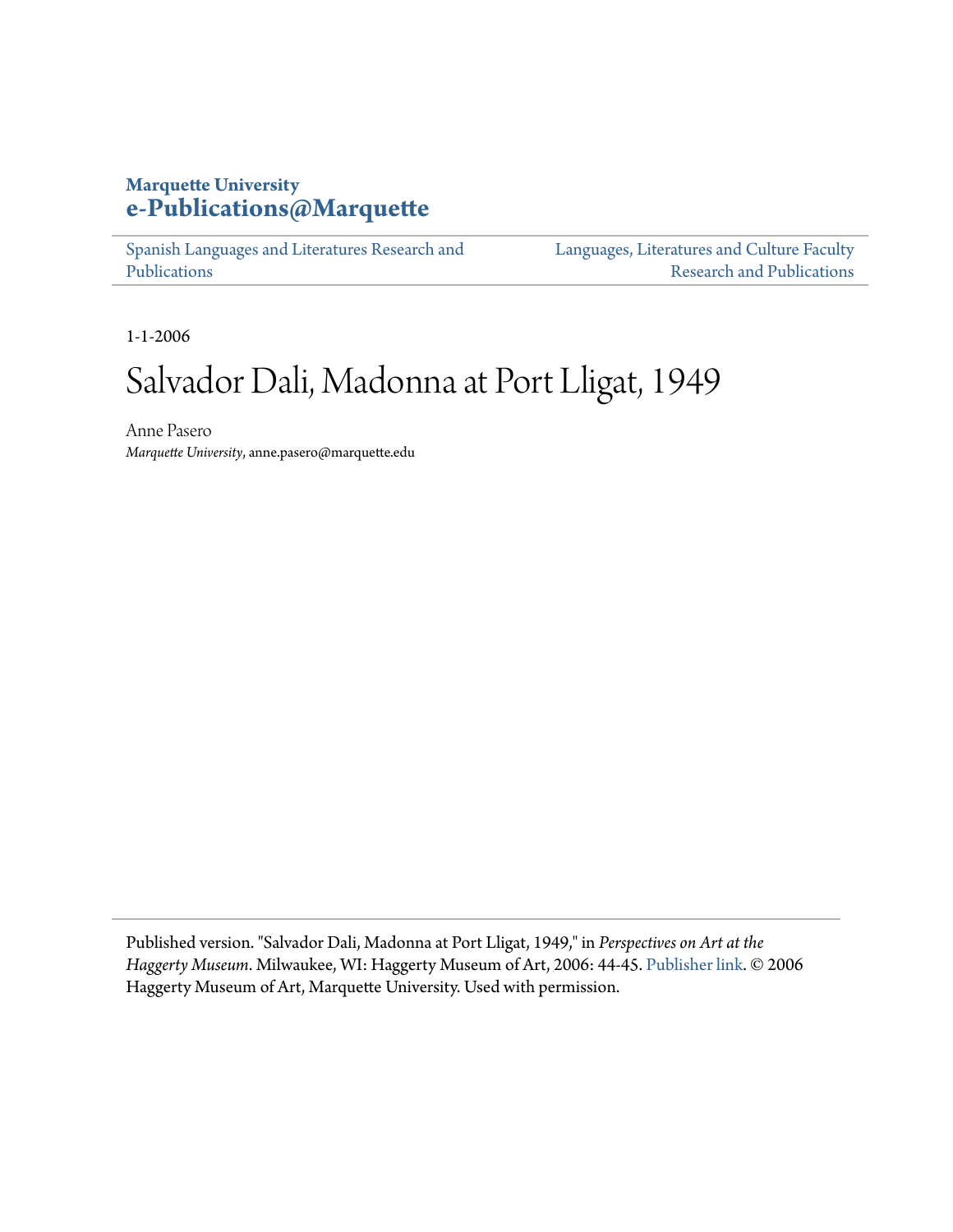

Salvador Dalí Spanish (1904-1989) *Madonna at Port Lligat*, 1949 Oil on canvas 19 ½ x 15 in. Gift of Mr and Mrs. Ira Haupt, 59.9